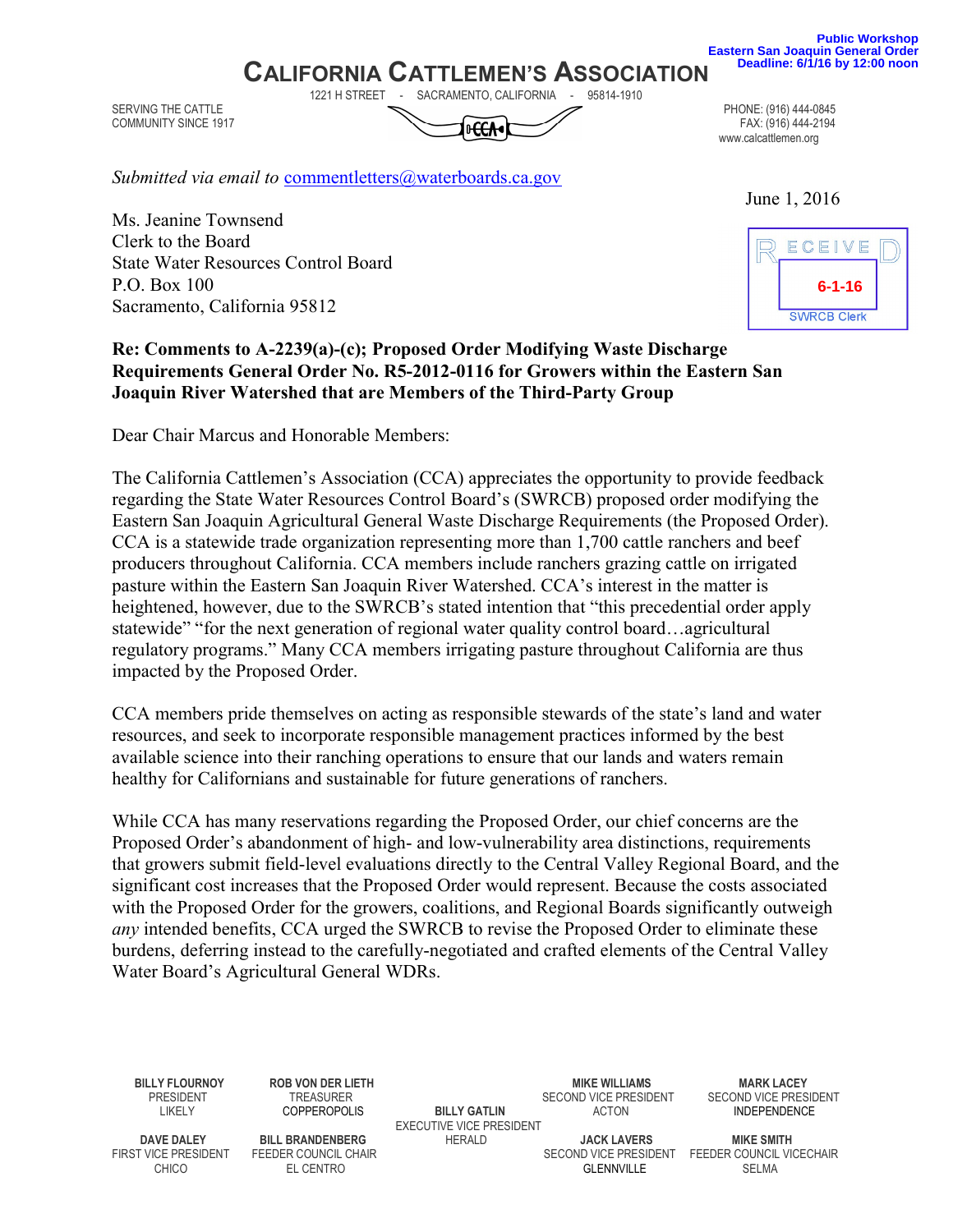## The Proposed Order Should Retain High- and Low-Vulnerability Determinations

The Central Valley Water Board's Agricultural General WDR distinguished between areas of "high vulnerability" for water quality impacts and areas of "low vulnerability." The SWRCB's Proposed Order rejects these distinctions for both groundwater and surface water for differing reasons. Because these justifications differ, we treat them separately below.

## For Groundwater

The SWRCB's Proposed Order rejects the high/low vulnerability distinction for *groundwater* because "[t]he Agricultural Expert Panel found that [the] definition of high vulnerability in the General WDRs was vague, ambiguous, circular, and not supported by sound technical rationale." Despite the Agricultural Expert Panel's finding, however, there remain significant policy considerations which weigh in favor of retaining the high/low vulnerability distinction.

For instance, according to Central Valley Water Board staff, the SWRCB's Proposed Order (eliminating the distinction) imposes five additional reporting requirements upon growers who would have otherwise been within low-vulnerability areas under the Central Valley Water Board's General WDR, including (1) that farm evaluations be conducted annually (rather than every five years); (2) that Irrigation Nitrogen Management Plans (INMPs) be professionally certified annually; (3) that an INMP summary report be submitted annually; and (4) that data be submitted to the coalition, the Central Valley Water Board, and GeoTracker. This is a significant burden to ranchers on irrigated pasture.

Additionally, removing the designation between high and low vulnerability groundwater areas has a significant detrimental impact to the Central Valley Water Board—according to Regional Board staff, review of annual submittals of Farm Evaluations and INMPs would require 99 personnel-years, a 550% increase over the status quo.

While the distinction between high-vulnerability and low-vulnerability groundwater areas may not be perfect, the Proposed Order would require significant expenditures of time, money, and other resources on behalf of members, coalitions, and Regional Boards. The current high/low vulnerability distinction strikes an appropriate balance despite its perceived imperfections, ensuring maximum groundwater quality protections on the 55% of acreage designated as highlyvulnerable while not completely overwhelming the resources of members, coalitions, and Regional Boards. Thus, CCA urges the SWRCB to retain the high/low vulnerability distinctions in the Proposed Order.

#### For Surface Waters

The SWRCB has also removed the distinction between high-vulnerability and low-vulnerability areas for surface waters, despite there being no apparent rational basis for the SWRCB to reject such distinctions. As the Proposed Order notes, "[d]etermining whether an area is a high vulnerability area for surface water does not necessarily suffer from the same level of technical uncertainty as the determination of high vulnerability areas for groundwater" (emphasis added). Nevertheless, the Proposed Order summarily determines—without any analysis—that there is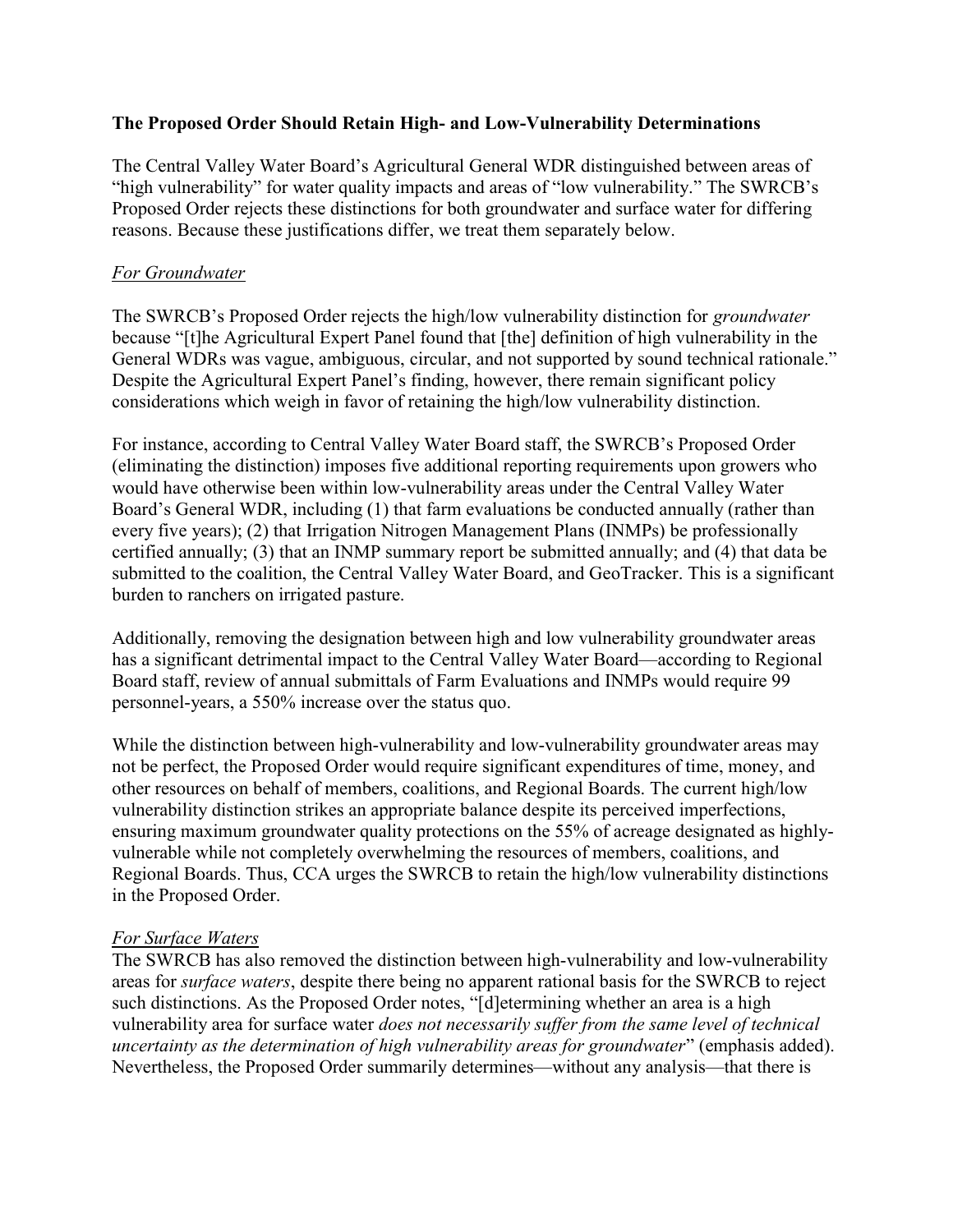"little utility" in retaining high-vulnerability and low-vulnerability distinctions for surface waters.

To the contrary, there is significant utility in retaining the high/low vulnerability determinations for surface waters in the Eastern San Joaquin River Watershed. There is utility in the distinction for ranchers, as those who are not in a high-vulnerability surface water area need not update their Farm Evaluation annually (but rather would only be required to do so every five years) and because they would not have to participate in-person at an outreach event annually. Thus, the high-vulnerability determination is useful to ranchers as it saves significant time (as well as any attendant costs and opportunity-costs associated with preparing an annual farm evaluation or in traveling to and attending an outreach event). Additionally, there is utility in the high/low vulnerability determinations for coalitions and for Regional Boards, as the decrease in Farm Evaluations and outreach events would lighten the burden on those bodies.

Where the SWRCB can think of no compelling reason for *rejecting* the Central Valley Water Board's distinction between high-vulnerability and low-vulnerability areas for surface waters, they ought to defer to the Regional Board's determination that the distinction is beneficial. Additionally, the SWRCB's summary rejection of vulnerability distinctions for surface waters ignores the significant policy considerations which justify those distinctions. Thus, the SWRCB's Proposed Order ought to retain high/low vulnerability determinations for surface waters.

## Members Should Not be Required to Submit Farm-Level Evaluations Directly to CVWB

Under existing practice and under the Central Valley Water Board's Agricultural General WDR, Members typically submit their Farm Evaluations to the Coalition, which then summarizes and aggregates the members' data and submits the aggregated data to the Regional Board. Individual data is submitted on a township level, rather than by field location. Under the Proposed Order, however, the SWRCB proposes requiring that every coalition member also submit their fieldlevel data directly to the Regional Board.

The SWRCB notes that ranchers and other growers have "a strong and genuine concern…with regard to privacy," but mischaracterizes these concerns as merely rooted in "competitive advantage and trade secret concerns." While growers do indeed have serious privacy concerns with regard to competitive advantage and trade secrets, their privacy concerns are much deeper than those business concerns. While trade secrets and secret processes may be protected from disclosure by the Public Records Act, other sensitive information may not be shielded from public review upon submission to Regional Water Boards. Growers may be concerned that information relating to the locations of their operations will fall into the wrong hands, which could put themselves, their employees, or their families in danger from anti-agriculture extremists, could subject them to increased scrutiny and harassment from detractors and protestors, or could increase their risk of trespassers. At the very least, any information made publicly available via submission to a government agency could subject ranchers and other growers to increased scrutiny from the public, a threat which is especially troubling because much of the data made available will be decontextualized from any scientific meaning or on-theground impacts. Because of the increased scrutiny that would result from members of the public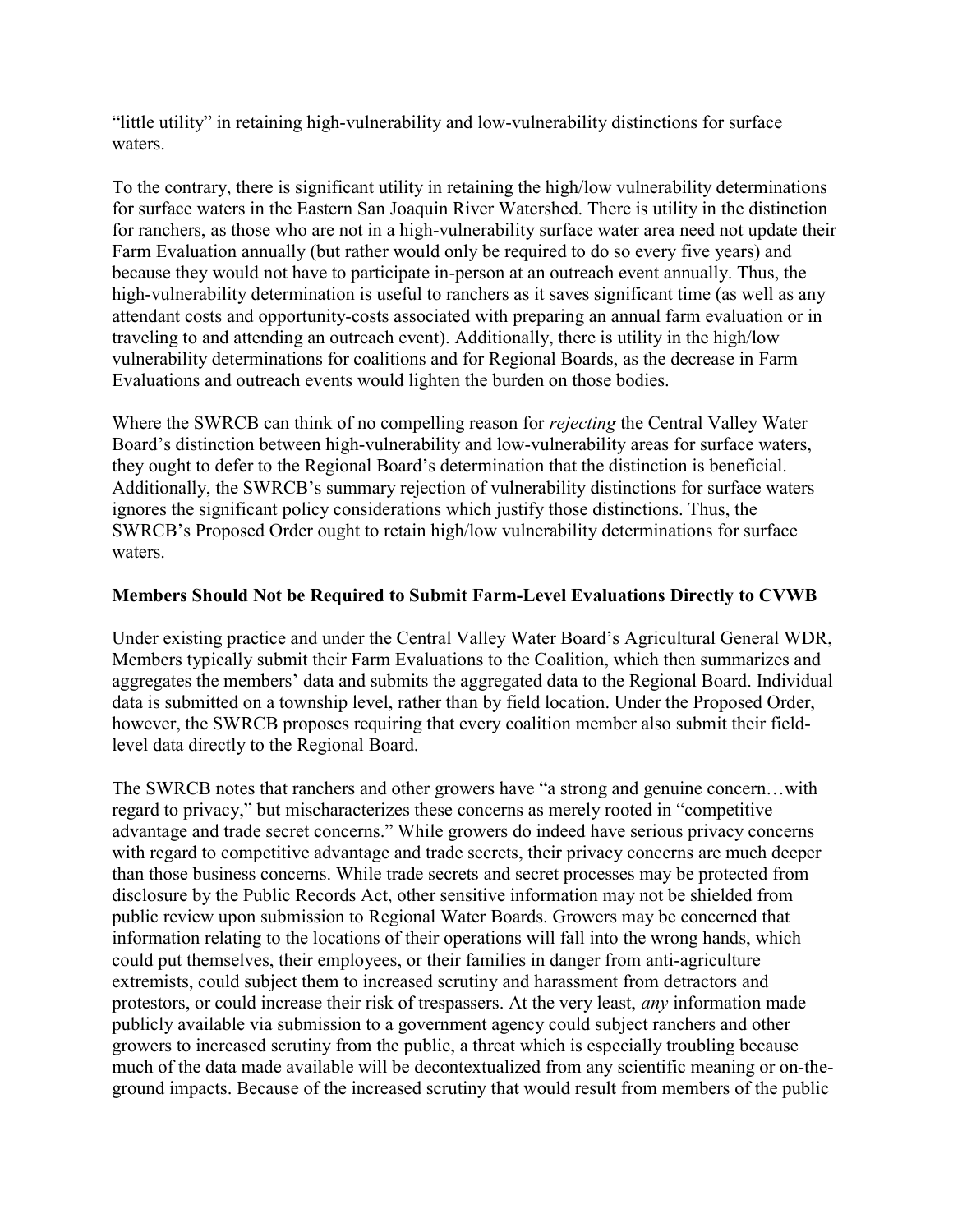opposed to certain agricultural activities, any direct submission of data to the Regional Boards which would be publicly-accessible rather than protected by a coalition will be treated with extreme skepticism by the ranching community.

Members have developed trusting relationships with their coalitions. This trust does not necessarily currently exist between regulators (Regional Boards) and the regulated (ranchers and other growers). If growers must now submit the same data to the Regional Boards as they do to their coalitions, it is also reasonable to assume that growers will be more guarded about the data they provide, and may be less open to seeking out assistance in improving water quality in circumstances where they fear such openness may expose them to enforcement actions or to lawsuits.

Direct submission of farm-level evaluations to the Regional Boards is also ill-advised because Regional Boards do not have the staff necessary to meaningfully evaluate and make use of farmlevel evaluations. Coalitions are useful not only for safeguarding the privacy of members, but also because they condense a significant amount of data into a format that is digestible to Regional Board staff. Under the Proposed Order, the Regional Board would be charged with duplicating the efforts of the coalition, a task which is needlessly redundant and impossible at current staffing levels. Essentially, the Proposed Order creates a significant additional burden for Regional Boards and growers, without providing any tangible benefit.

The SWRCB's transmittal memo recognizes that direct submission of farm-level evaluations to Regional Boards is controversial, and outlines three alternatives for consideration by stakeholders. However, the most preferable alternative is one not listed: the status quo. Currently, coalition members must retain their farm-level evaluations, and they must submit the farm-level evaluations to the Regional Board *if requested do so*. This existing mechanism allows the Regional Board to access farm-level evaluations when necessary and when the data would be of real value to the Regional Board. The status quo strikes the proper balance between access to specific farm-level data (as it is available, upon request, for *every* member) and staff resources (because it allows staff to examine data where problems actually exist and may be cured in part by evaluation of farm-level data, rather than devoting resources to reviewing *every* evaluation regardless of its value). Thus, CCA urges the SWRCB to retain the status quo, where coalitions aggregate and summarize township-level data, but where every coalition member's farm-level evaluation is available to the Regional Board upon request.

Importantly, the status quo does not threaten water quality, as coalitions presently target outliers to ensure improvements in water quality moving forward. In fact, given Regional Board staff resources, coalitions are likely better-suited to such follow-up than the Regional Boards themselves, rendering the status quo preferable to the proposed alternatives.

Should the SWRCB nevertheless pursue one of the three alternatives laid out in the transmittal memo, Alternative 3 is preferable to the extent that data submitted to the Regional Board by the coalition does not identify the data by field location or name. While Alternative 3 would still be impractical at the coalition level and at the Regional Board level, it is the Alternative which best safeguards the privacy interests of growers, and is thus preferable to Alternatives 1 and 2.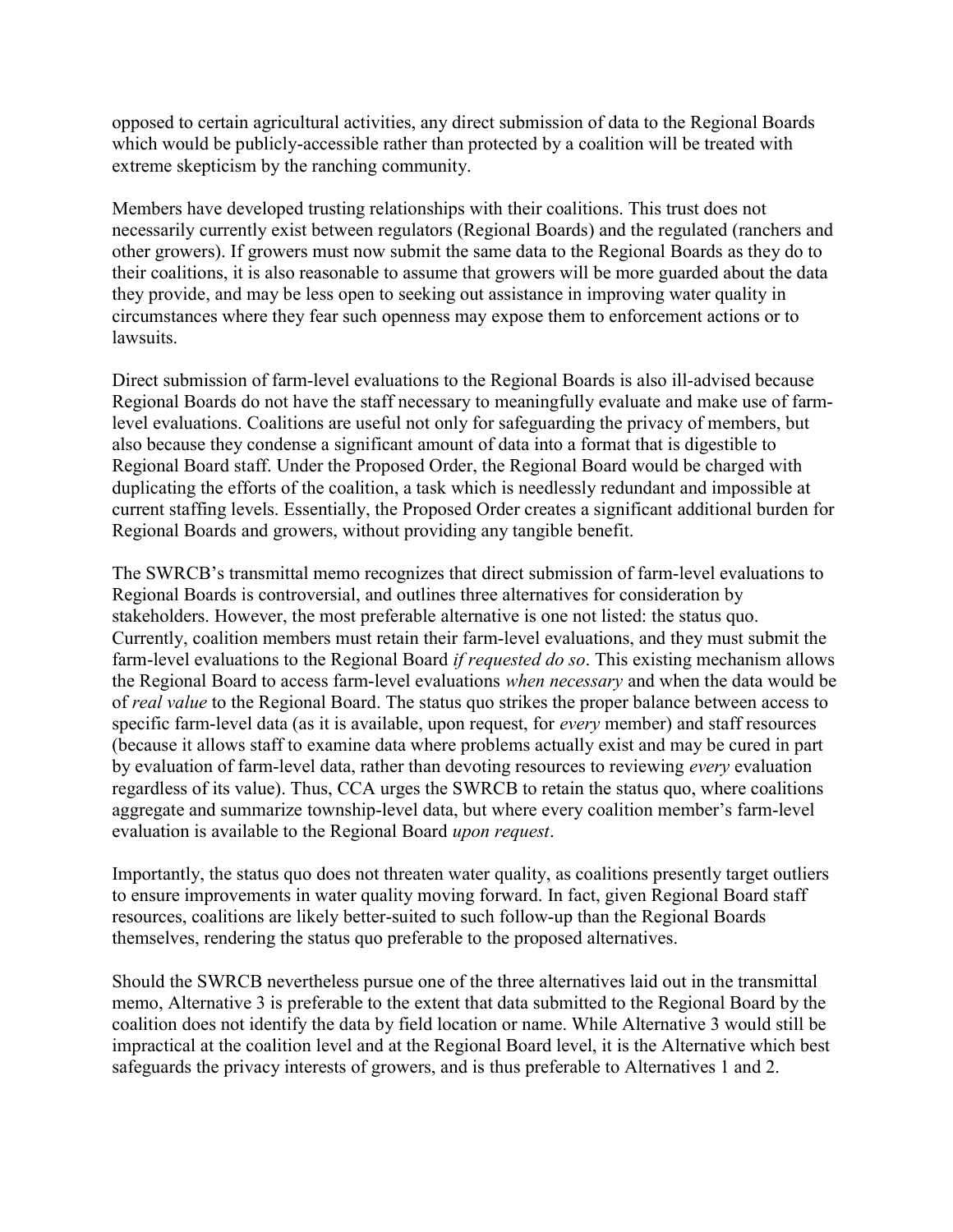## The Proposed Order Would Result in Significant Costs for Ranchers

During the May 4 workshop in Sacramento, members of the SWRCB and staff for the Central Valley Water Board affirmed a commitment to keeping irrigated agriculture viable in California, with Chair Marcus stating that "we're committed to maintaining the economic viability of agriculture in our state" and Pamela Creedon stating that "[o]ur goal for this is to protect water quality but also keeping in mind the cost of compliance and the ability for agriculture to remain in business." Unfortunately, the Proposed Order will significantly increase costs for ranching on irrigated pasture, thereby threatening the economic viability of ranchers' operations.

While the Proposed Order recognizes "a number of cost benefits to the growers enrolled in a third-party program," such as reduced monitoring and reporting costs, much of the Proposed Order imposes individual reporting mandates that negate those cost benefits of enrollment in coalitions.

The cost increase for ranchers and other growers is likely to be significant. Coalitions speaking at the workshops in Sacramento and Fresno testified that the Proposed Order would likely increase coalition fees by as much as 20% per acre. This increase in cost does not reflect the significant direct cost to the grower, such as the costs of conducting drinking water well testing, having INMPs and other plans professionally certified on an annual basis, additional reporting costs, and the costs and opportunity-costs associated with personally attending an annual outreach event, among other costs. Between direct costs and increased fees associated with the coalition and the Regional Board, the Proposed Order imposes significant additional costs that threaten the economic viability of many ranching and growing operations, particularly smaller operators.

But the costs associated with the Proposed Order cannot be viewed in a vacuum. Growers will already see increased costs arising from implementation of the Sustainable Groundwater Management Act within the state. Additionally, the SWRCB this year instituted new regulations regarding the monitoring and reporting of surface water diversions; the cost of compliance for growers on irrigated lands could be as high as \$19,100 per diversion according to SWRCB estimates. These are only two examples of a wide variety of regulatory costs (including those not associated with water use and water quality) that California's growers must bear. The Proposed Order would result in significant increased costs for California's growers, and when examined holistically along with the wide range of other regulatory costs faced by growers, the Proposed Order threatens the economic sustainability of a number of ranching and growing operations precisely the opposite of the SWRCB's stated intention of ensuring economic viability.

## The SWRCB Should Provide Ample Additional Opportunity for Public Input

During the May 4 workshop in Sacramento, Chair Marcus stated that "after [the written comment deadline], the Water Board will consider all the comments and will likely—though not always, but likely—release a revised Proposed Order for further comment before considering adoption of an order." The workshops in Sacramento and Fresno underscored the importance and complexity of the Proposed Order, with a wide array of speakers addressing the SWRCB late into the evening. Given the complexity of the issue as well as the variety of alternatives and suggestions put forth and addressed at the workshop (and in the written comments that the